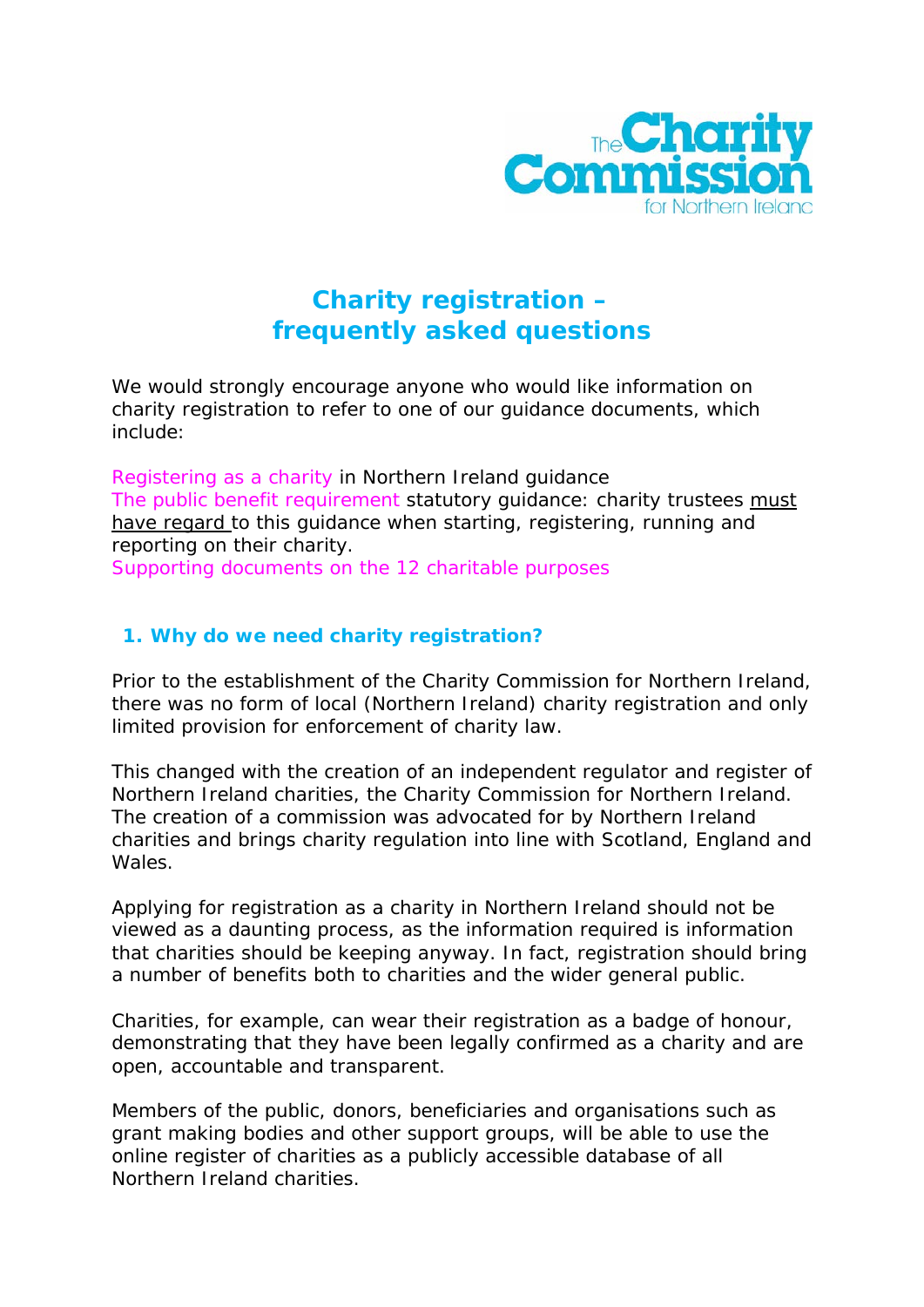## **2. When did registration begin?**

The Commission began registration on Monday 16 December 2013. It is important to note that registration will not happen overnight. It is estimated that there are between 7,000 and 12,000 charities currently operating in Northern Ireland, ranging from churches, clubs and drop-in groups to societies and umbrella bodies.

Therefore, registration will be a managed process over coming years. Organisations will be called forward by the Commission in tranches to apply for registration. You can find out more information on how the Commission will manage registration in our *[Registering as a charity](http://www.charitycommissionni.org.uk/Charity_requirements_guidance/Public_benefit_requirement.aspx) in Northern Ireland* guidance.

## **3. Will registration with the Charity Commission for Northern Ireland mean automatic charitable tax status with HMRC?**

No. You will have to first apply to register with the Commission as a charity before applying separately to HMRC for charitable tax status.

If you have started a new charity please complete the online [Expression of](https://www.surveymonkey.com/s/V7LLKJP)  [intent form](https://www.surveymonkey.com/s/V7LLKJP) to provide your details to the Commission, enabling you to be called forward to apply for charity registration.

If you already have charitable tax status with HMRC prior to registering with the Commission, you will not need to reapply to HMRC and your HMRC reference number will remain the same.

## **4. I have already registered with HMRC, why do I have to register again?**

HMRC do not regulate charities. This role falls specifically to the Commission and as a consequence makes charities much more accountable to the public.

Holding an HMRC number means that your organisation has been granted charitable tax exemptions by HMRC, which makes its assessment under the Finance Act 2010. It does not mean your organisation is a registered charity.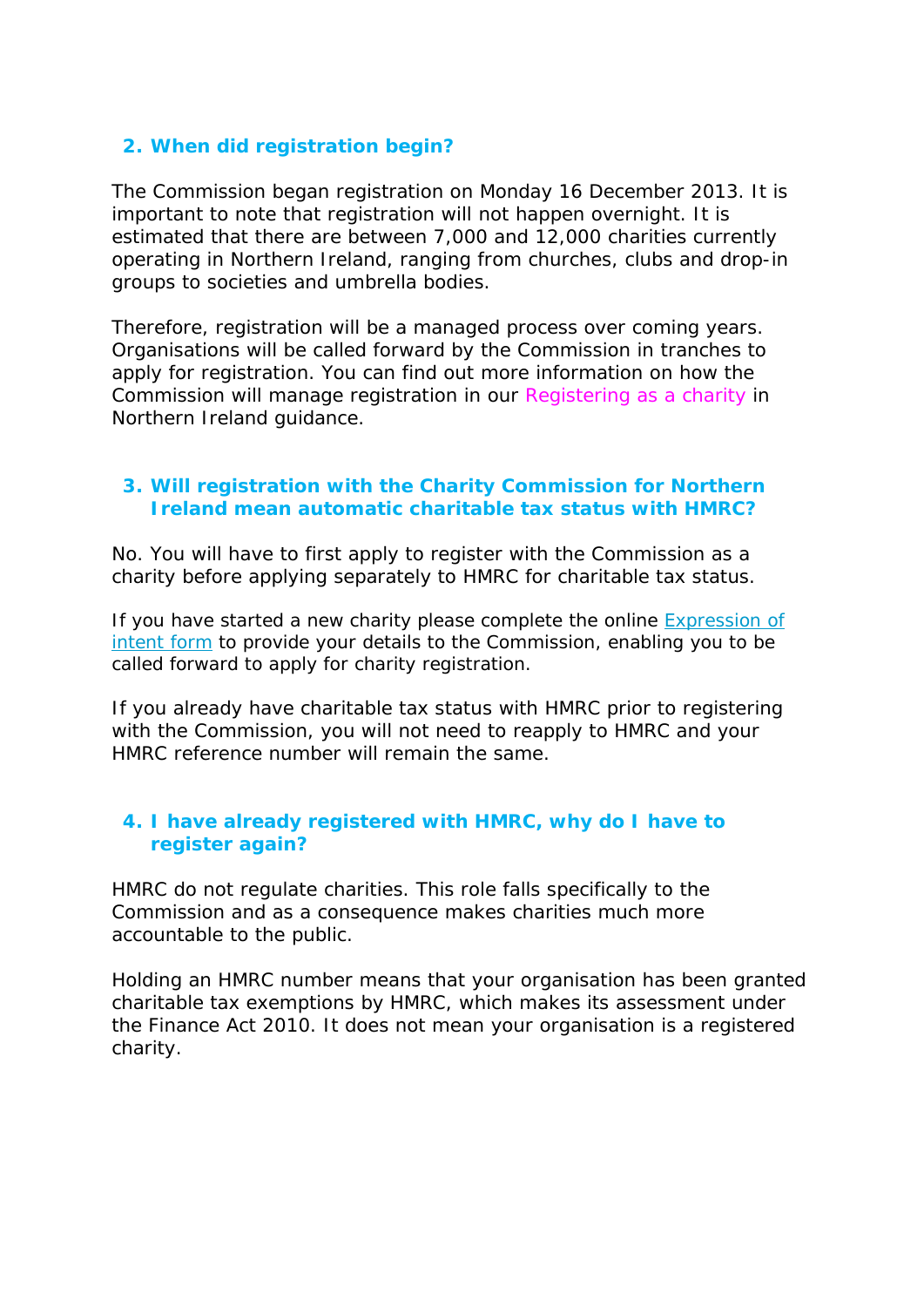#### **5. I would like to start a new charity – do I need to register with the Commission before I apply to HMRC regarding Gift Aid?**

Yes, you will need to successfully register as a charity with the Commission first in order to apply to HMRC for charitable tax exemptions.

Registration with the Commission is not a guarantee of receiving charitable tax status with HMRC, which makes an independent assessment under the Finance Act.

If you have started a new a new charity, please complete the online [Expression of intent form](https://www.surveymonkey.com/s/V7LLKJP) to provide your details to the Commission, enabling you to be called forward to apply for charity registration.

## **6. While I am waiting to register, can I still claim Gift Aid?**

Yes, while you are awaiting registration as a charity with the Commission, it will still be possible to claim Gift Aid if you have already been granted charitable tax status by HMRC.

If you are successfully registered as a charity by the Commission, you will not need to reapply to HMRC for charitable tax status and your HMRC number will remain the same

# **7. If I am not registered, will I lose my HMRC status?**

If you are unsuccessful in the registration process, the Commission will notify HMRC. HMRC provide charitable tax benefits under the Finance Act 2010 and any decision to remove charitable benefits will be reassessed by them.

If you do not make your application for registration within three months from the date at which your organisation is called forward, the Commission will notify HMRC that your application has not been submitted and your gift aid entitlement may be withdrawn/suspended until your application is submitted.

## **8. How much does it cost to apply?**

There is no fee to apply for registration as a charity in Northern Ireland.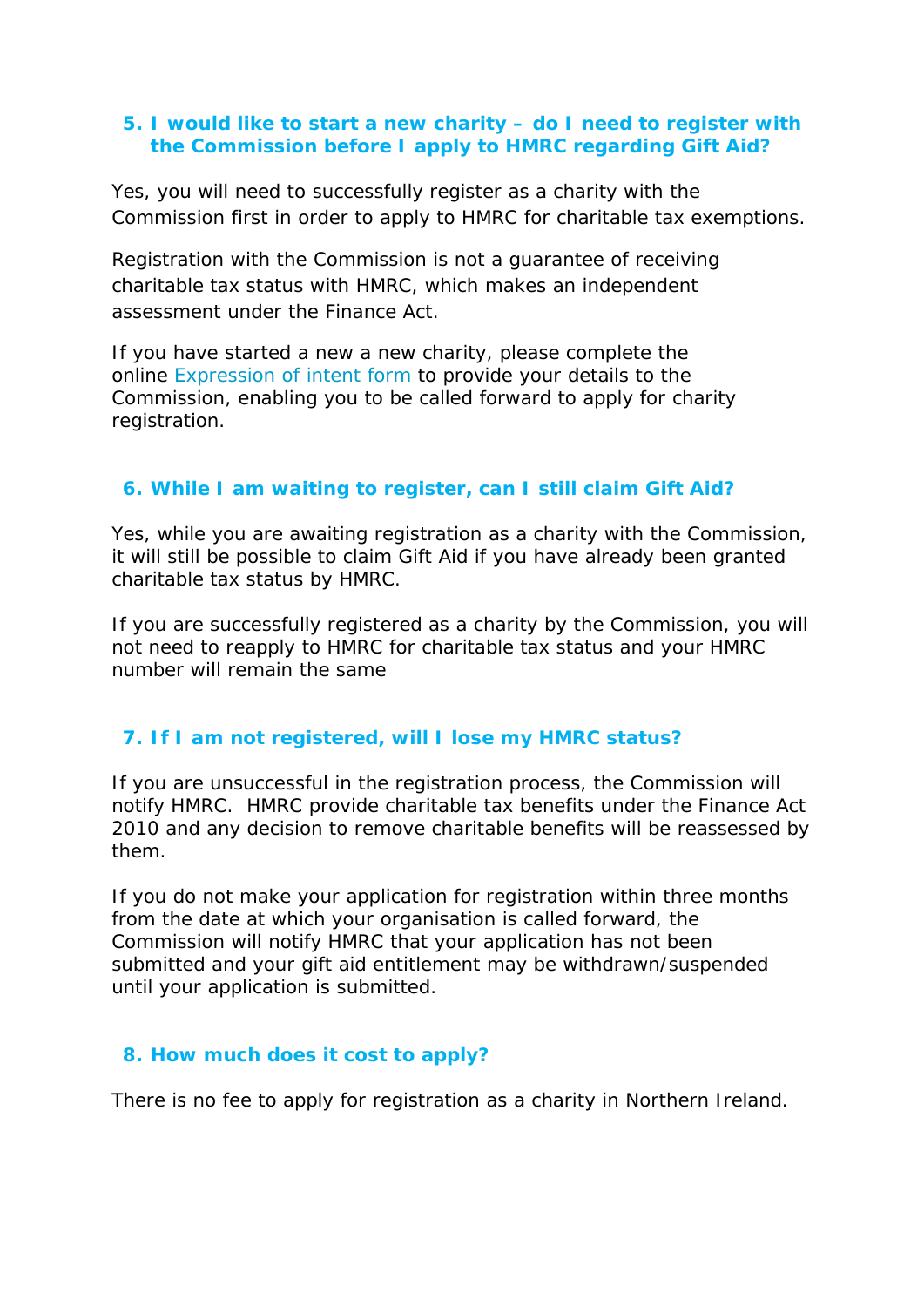## **9. Are there penalties for not applying?**

There are no exceptions or exemptions to applying for charity registration, which is compulsory for all charities.

Failure to apply to register when called forward, or failing to supply us with the required documents and information, is a breach of the Charities Act and the Commission may pursue the issue through the courts. It will also result in the loss of your recognition as a charity, including for tax purposes, which could mean HMRC will no longer pay Gift Aid to your organisation.

# **10. Will I have to apply every year?**

No, registration is a one off process. However, you will be required to notify us of any change, for example if your charity closes, and keep us updated on your activities via the annual reporting regime for registered charities.

At present, charities in Northern Ireland are not required to submit annual monitoring returns or accounts and reports to the Commission for inspection. This is set to change now that compulsory registration of charities has begun, with annual reporting by charities playing an important role in the Commission's regulation and monitoring work as well as helping to ensure the register of charities is accurate and up to date.

It will be compulsory for all registered charities to provide information on their activities, governance and finances on an annual basis and submit their accounts and reports to the Commission for inspection. Providing information to the Commission on an annual basis will be known as 'annual reporting' and it is intended that the annual reporting programme will consist of three main elements:

- 1. Annual monitoring return
- 2. Annual accounts
- 3. Trustee annual report

The Commission recently undertook a public consultation on its draft interim reporting requirements, which closed on Friday 13 December 2013. You can find out more about the consultation and the reporting requirements which registered charities will have to meet online [here.](http://www.charitycommissionni.org.uk/About_us/currentconsulations.aspx)